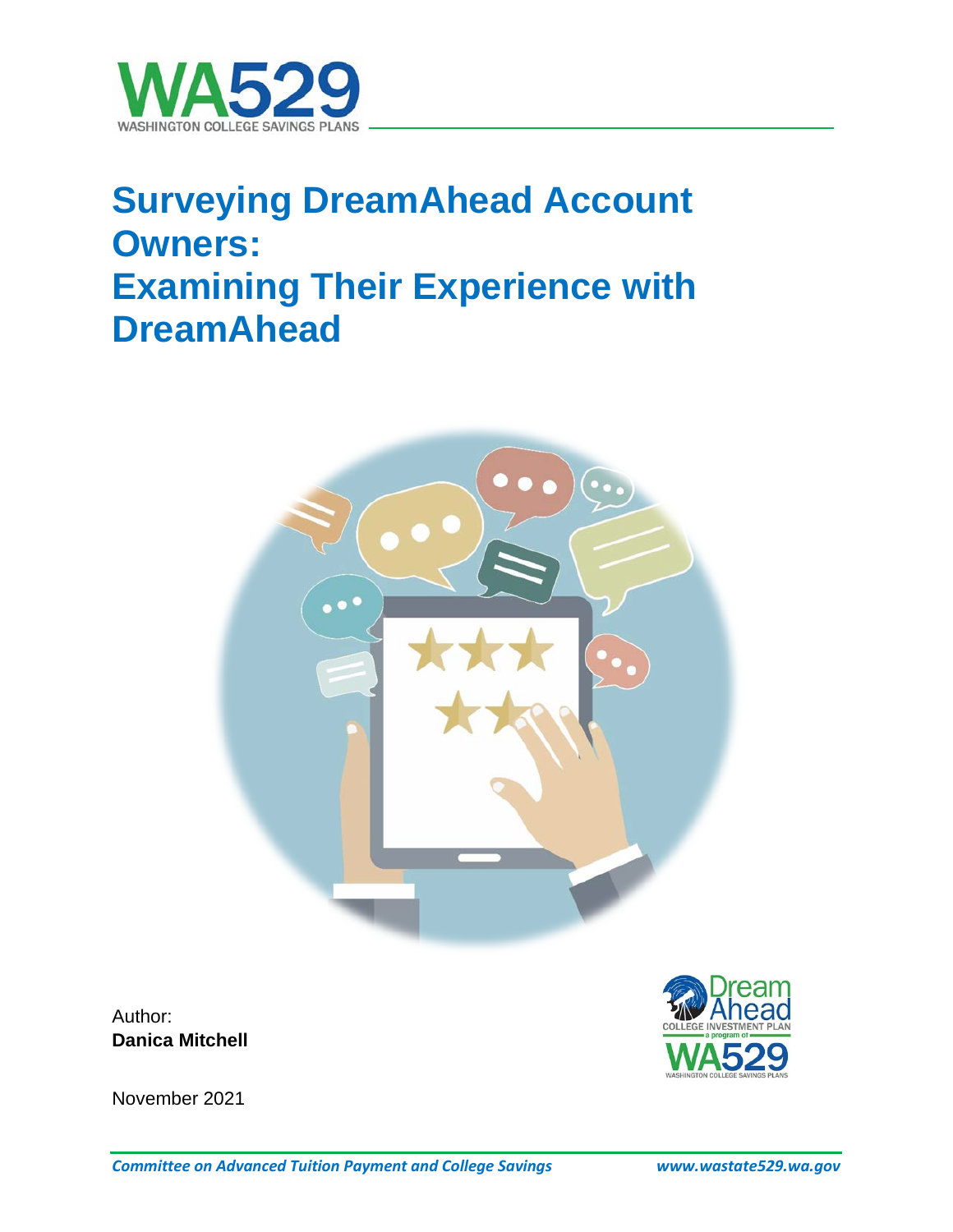# **Contents**

| Are account owners satisfied with the current variety of investment options offered by DreamAhead?7 |  |
|-----------------------------------------------------------------------------------------------------|--|
| Did the rollover incentive offered to GET account owners in 2018 influence their decision to open a |  |
| What do account owners consider to be the most important benefit of DreamAhead?  8                  |  |
|                                                                                                     |  |
|                                                                                                     |  |
|                                                                                                     |  |
|                                                                                                     |  |
|                                                                                                     |  |
|                                                                                                     |  |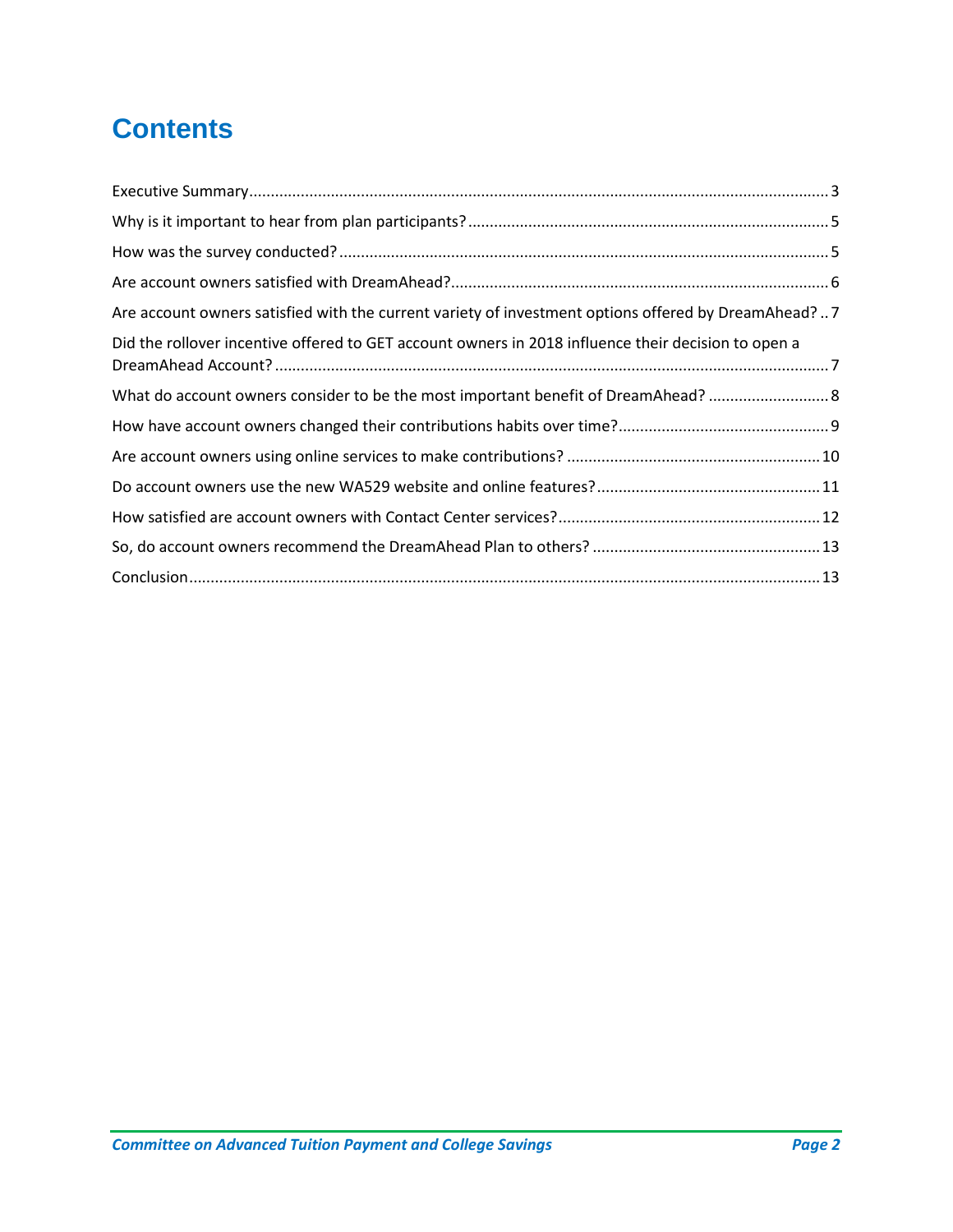## <span id="page-2-0"></span>**Executive Summary**

Hearing from account owners allows WA529 to ensure continued quality customer service to its account owners and student beneficiaries. To give DreamAhead Plan participants an opportunity to share what is going well and what can be improved on, WA529 conducted a survey that was sent to all active DreamAhead account owners in May of 2021.

The web-based survey was distributed via a link sent out to account owner email addresses on file. A total of 20,641 active account owners received the survey link. Individual responses were collected anonymously and kept confidential. Account owners were divided into two groups: those whose accounts did not originate from a rollover from GET (non-GET funded), and those who did roll over their accounts from GET to DreamAhead (GET funded). WA529, a division of the Washington Student Achievement Council, operates two 529 college savings plans: the Guaranteed Education Tuition (GET) Program and the DreamAhead College Investment Plan (DreamAhead).

- $\triangleright$  GET is a 529 prepaid college tuition program.
- $\triangleright$  DreamAhead is an investment-based 529 savings plan.

WA529 received a total of 817 responses (576 completed responses and 241 partial responses) for a response rate of four percent (4%). Due to the low response rate, the survey findings cannot be generalized for all account owners. However, the findings are an important source of information and should be utilized by WA529 to identify opportunities to improve services and program features.

#### *Key Findings:*

- The large majority of respondents (77%) say they are satisfied with DreamAhead.
- About sixty-two percent (62%) of respondents say they are satisfied with the current variety of investment options.
- About fifty-two percent (52%) of respondents from the GET funded group said the rollover incentive offered in 2018 was the only reason they decided to open a DreamAhead account.
- 'Keeping up with increasing college costs' was considered to be the most important benefit of DreamAhead.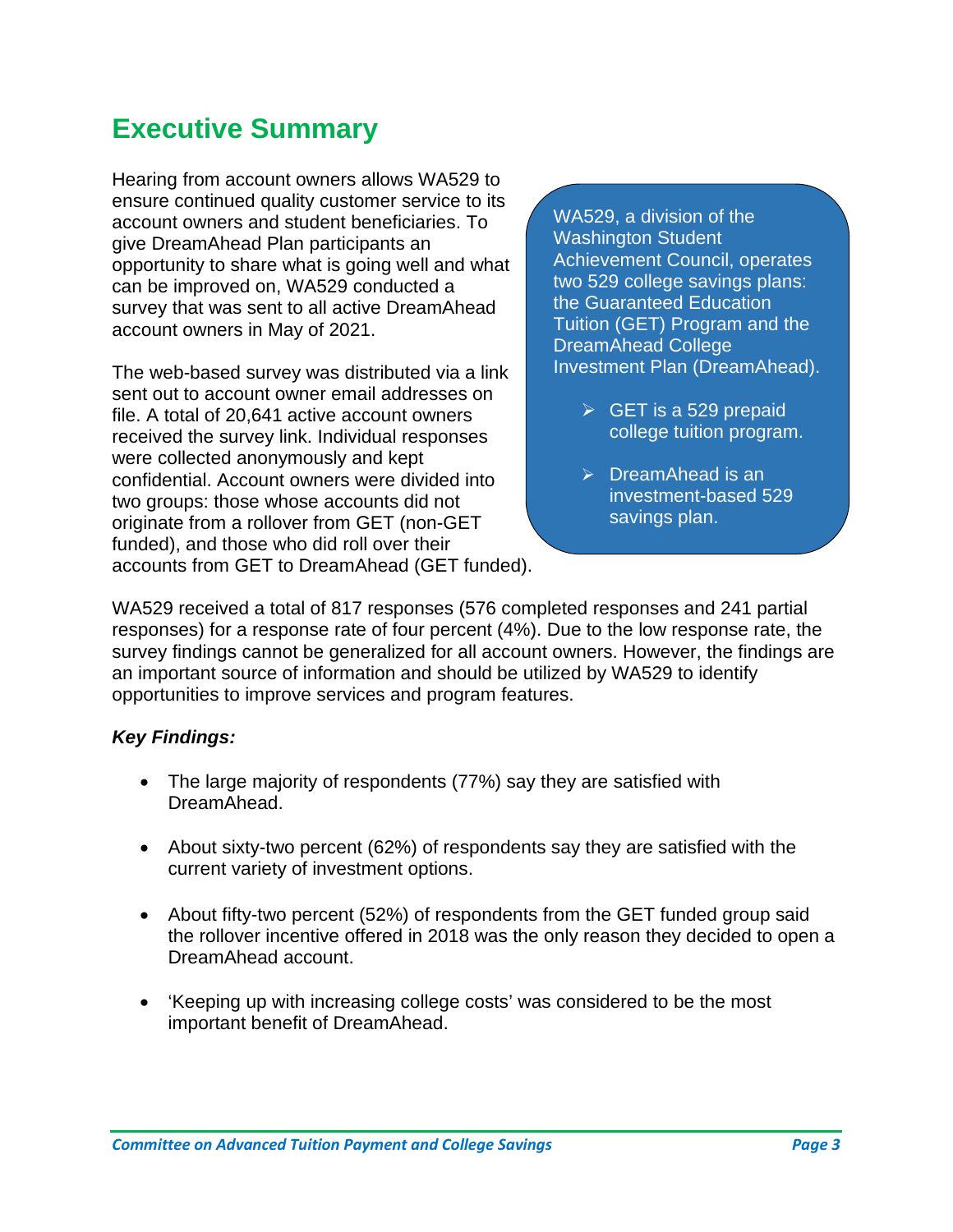- Most respondents (74%) did not make changes to their contributions between 2019 and 2020. This suggests that respondents appear to be staying the course with their savings efforts, even in the midst of a global pandemic.
- Of the respondents who have navigated the WA529 website, seventy percent (70%) say it is easy to find information such as answers to frequently asked questions and how to use their account.
- Only half of the respondents who used the WA529 website to suggest contributions to friends and family members say it is easy to do, indicating an opportunity for WA529 to improve this website feature.
- Over half of respondents who have opened an account online said it was easy to do so.
- Three quarters of the respondents who have accessed their online found it easy to do so.
- Most of respondents (79%) who set up one-time contributions online found the process easy.
- Over seventy percent (70%) of account owner respondents are satisfied with the service received when communicating with DreamAhead via phone call or email.
- Most respondents (71%) are very likely to extremely likely to recommend DreamAhead to others.

The findings of this survey show that, of the account owners that took the time to respond to the survey, most are satisfied with the plan overall and would recommend DreamAhead to others. The findings also show that while over half of the respondents are utilizing the WA529 website and online account services, some improvements could be made to encourage further use of other features, such as suggesting gift contributions, making online contributions, and making changes to accounts online. These and future survey findings will provide WA529 with a roadmap for implementing improvements to plan services, features, and marketing efforts.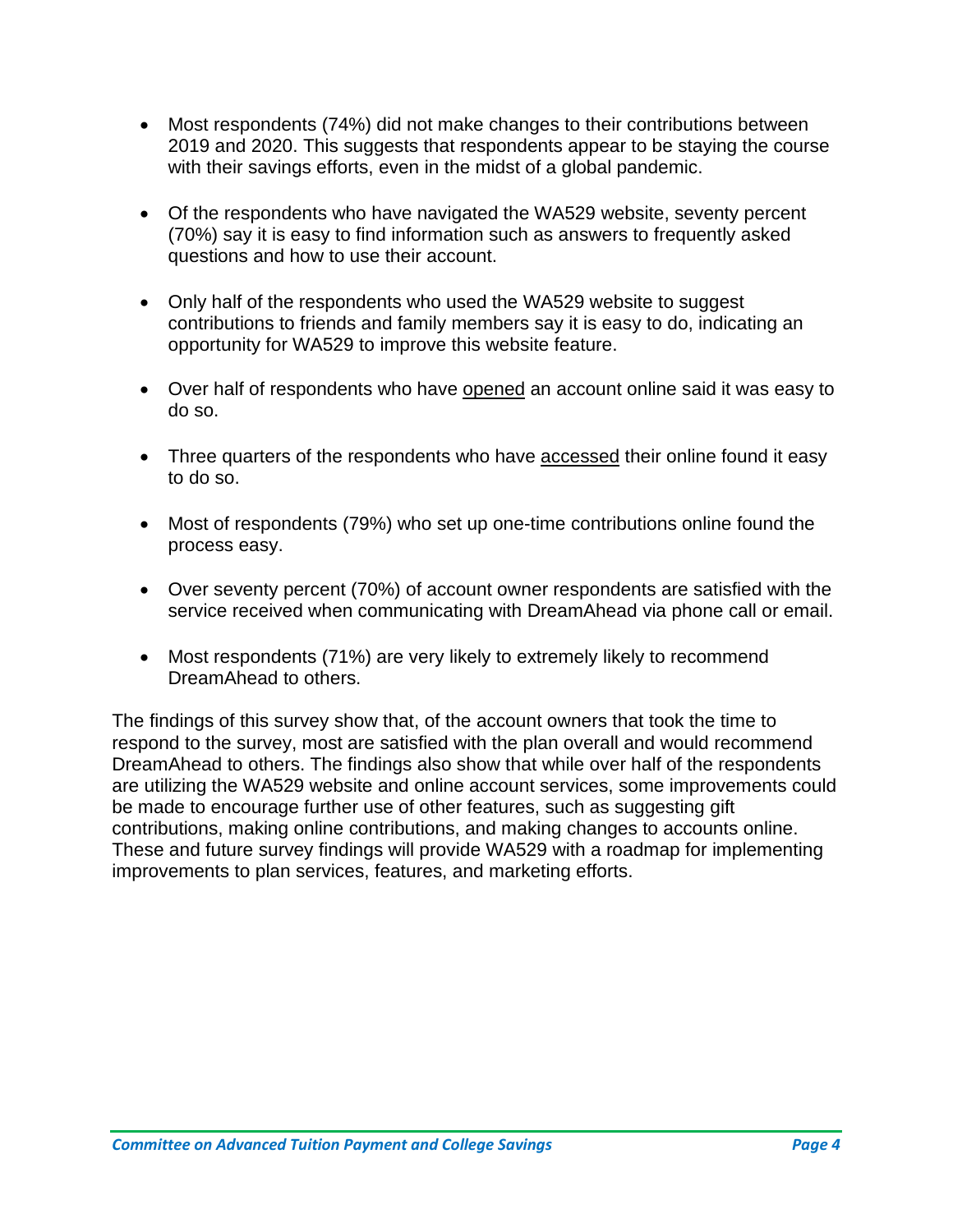# <span id="page-4-0"></span>**Why is it important to hear from plan participants?**

Hearing from account owners participating in DreamAhead allows WA529 to review the program services, features, and customer perceptions. It also allows WA529 to ensure continued quality customer service to its account owners and students. To give DreamAhead account owners an opportunity to share what is going well and what can be improved on, WA529 conducted a survey that was sent to all active account owners in May 2021.

### <span id="page-4-1"></span>**How was the survey conducted?**

WA529 conducted a web-based survey in collaboration with other divisions within the administering agency, the Washington Student Achievement Council. The survey was distributed via email as an individual link unique to each account owner email address on file. A total of 20,641 active account owners received an individual link to the survey. Individual responses to the survey were collected anonymously and kept confidential. To ensure a more accurate understanding of the survey results, account owners were divided into two groups: those whose accounts did not originate from a rollover from GET (non-GET funded), and those who did roll over their accounts from GET to DreamAhead (GET funded). This allowed WA529 to see how responses differed based on whether account owner experience was solely with DreamAhead or if there was prior experience with WA529 through the GET Program.

A total of 817 responses (576 completed responses and 241 partial responses) were received for a response rate of four percent (4%). Most of the responses (622) were from the GET funded group, which had the largest number of account owners contacted (15,648). Of the 4,993 account owners contacted from the non-GET funded group, 194 responded.

The individual links provided for the survey allowed WA529 to study the characteristics of those that completed the survey and determine that they are similar to the overall characteristics of DreamAhead account owners. For instance, about fifty-three percent (53%) of respondents are male and about forty percent (40%) are female, which is similar to the overall population of fifty-five percent (55%) male and forty-one percent (41%) female. The data also shows the age range of fifty-one to sixty years old has the highest percentage of responses (36%) and is also the age range with the highest percentage of account owners (38%). When examining locality, it can be seen that Washington state had the highest percentage of respondents (93%), which aligns with the proportion of DreamAhead account owners as a whole who are Washington residents (93%). A closer look at Washington state shows that forty-nine percent (49%) of respondents were from King County, where fifty-one percent (51%) of DreamAhead account owners reside.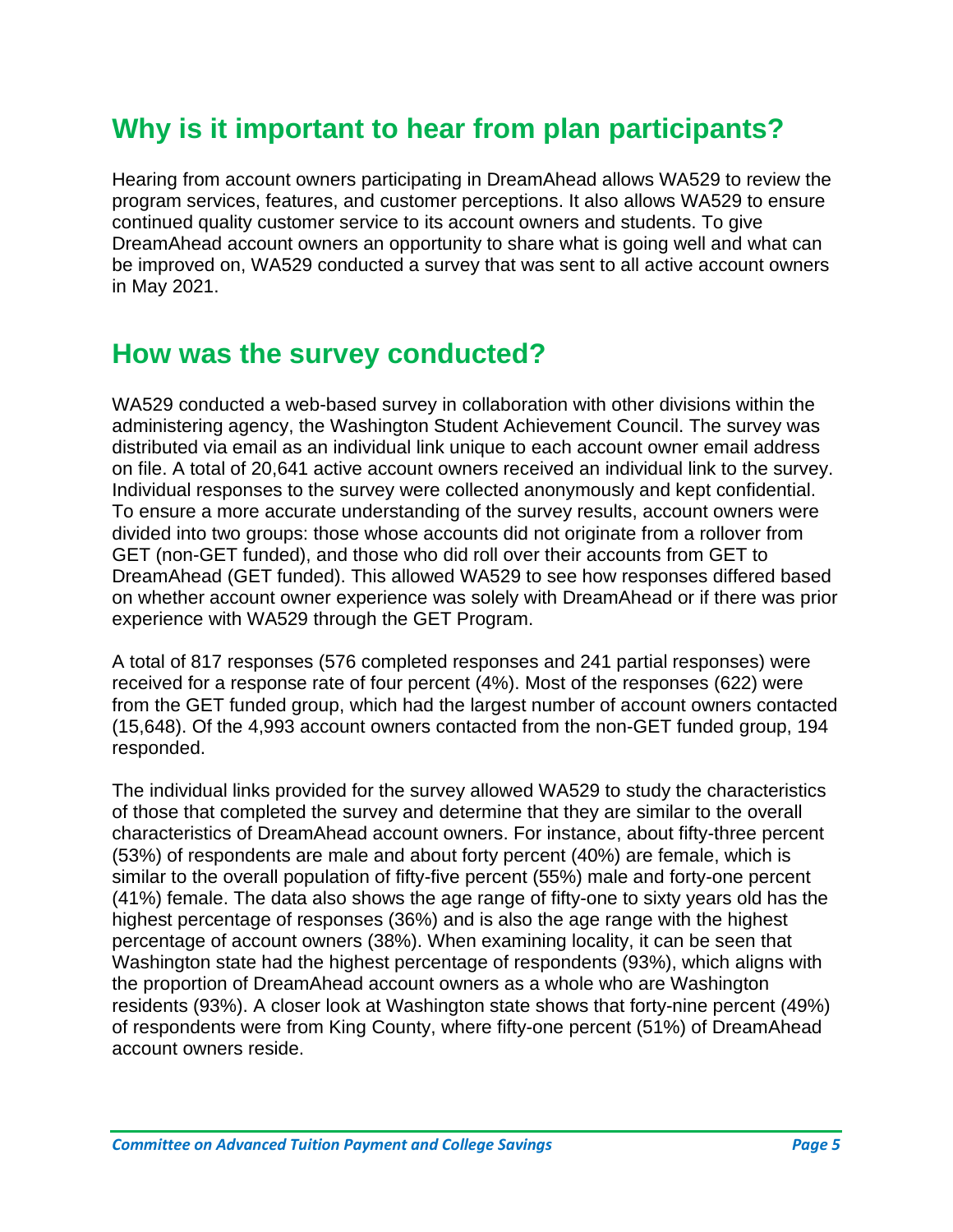It is important to note that while WA529 strived to make the questions easy to comprehend, some discrepancies in the responses to certain questions indicate there may have been some misunderstandings regarding the order of the answer options. This dynamic is explained in further detail in the relevant sections of the report.

Due to the low response rate, the survey findings cannot be generalized for all account owners. However, the similarities between the demographic profiles of respondents and DreamAhead account owners as a whole provide some evidence that the responses from survey participants could reflect the views of DreamAhead account owners. The findings are an important source of information and should be utilized by WA529.

### <span id="page-5-0"></span>**Are account owners satisfied with DreamAhead?**

*Figure 1. Seventy-seven percent of respondents say they are satisfied to very satisfied with DreamAhead.*



*Source: Washington Student Achievement Council, WA529 Analysis of Survey of DreamAhead Participants, May 2021.* 

Of the account owners who responded to the survey, seventy-seven percent (77%) said they are satisfied/very satisfied with DreamAhead (figure 1). Whether the account owner only had experience with DreamAhead (non-GET funded) or rolled over from GET (GET funded) appears to only slightly impact their overall satisfaction with the DreamAhead plan. Seventy-eight percent (78%) of account owner respondents in the non-GET funded group said that they are satisfied/very satisfied. The satisfaction rate for those in the GET funded group is slightly lower at seventy-six percent (76%).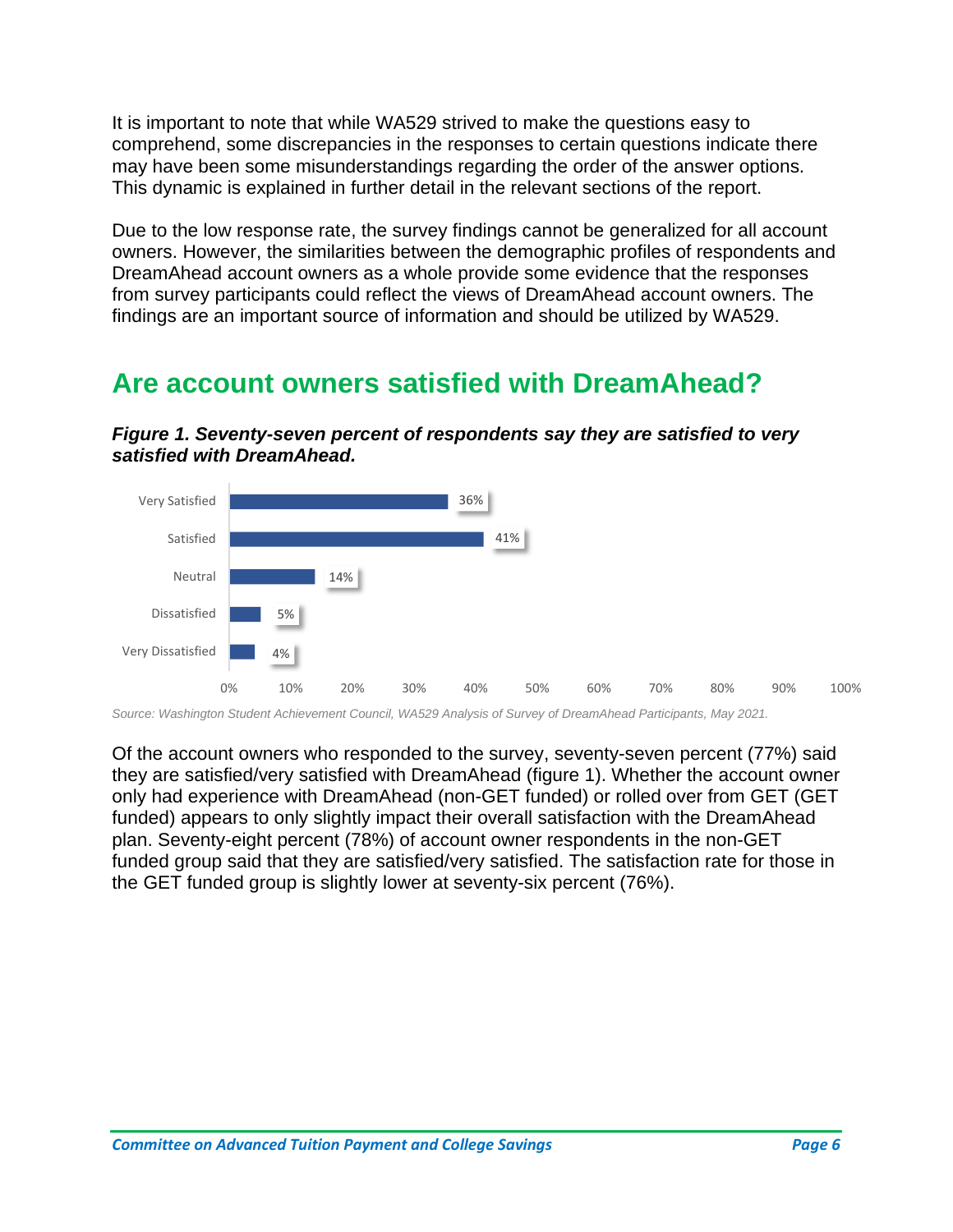# <span id="page-6-0"></span>**Are account owners satisfied with the current variety of investment options offered by DreamAhead?**





*Source: Washington Student Achievement Council, WA529 Analysis of Survey of DreamAhead Participants, May 2021.* 

Account owners were also asked if they are satisfied with the variety of investment options currently available. About sixty-two (62%) of respondents said they are satisfied while only eight percent (8%) said they are dissatisfied (figure 2). When we examine the respondents that said they are dissatisfied, we found that many of them said they would like to see an increase in the variety of investment options offered, including options for savers who are well-practiced in the investment world (such as more aggressive options and options for self-management of funds).

# <span id="page-6-1"></span>**Did the rollover incentive offered to GET account owners in 2018 influence their decision to open a DreamAhead Account?**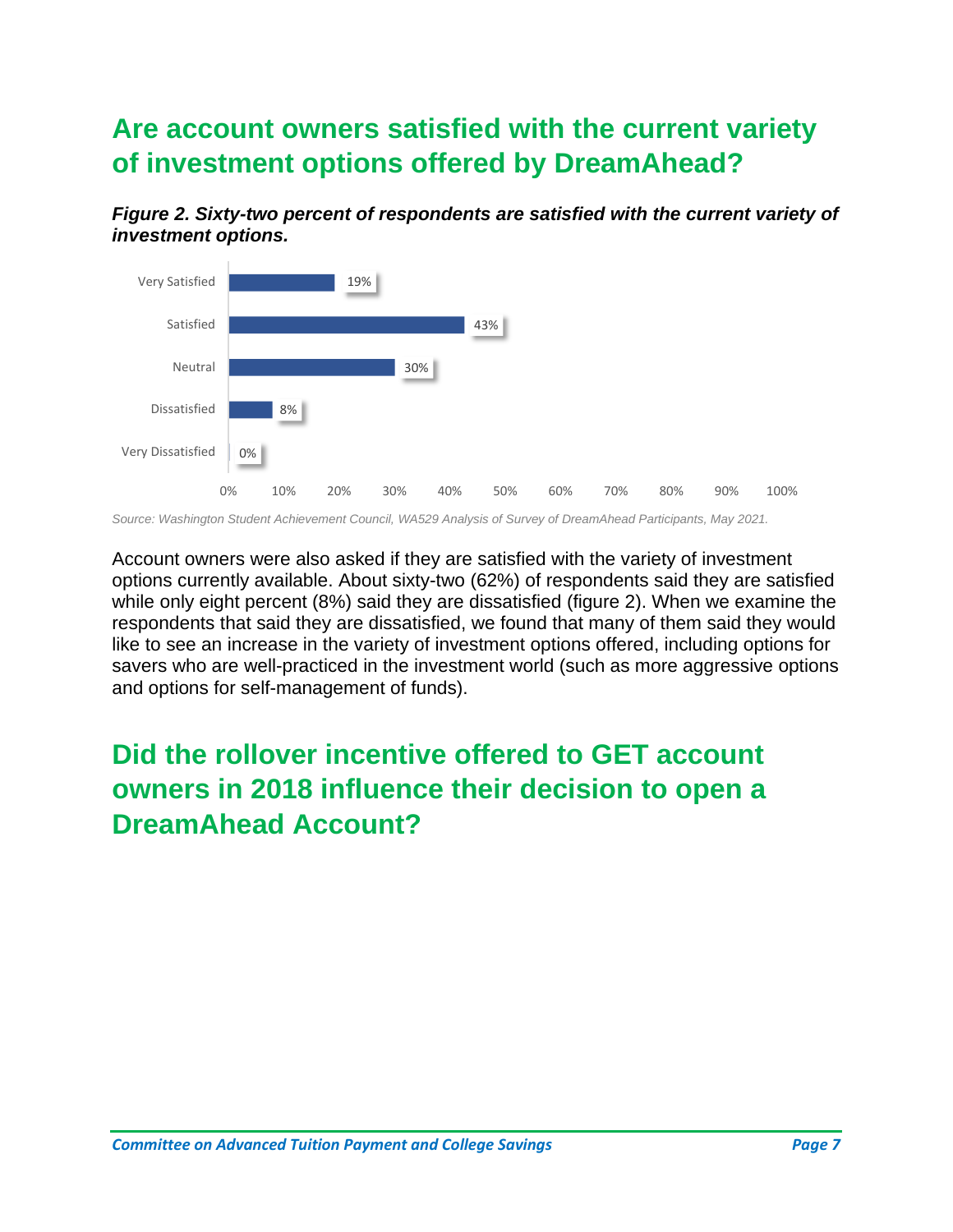#### *Figure 3. Fifty-two percent of account owner respondents from the GET funded group said that the rollover incentive was the only reason they decided to open a DreamAhead account.*



0% 10% 20% 30% 40% 50% 60% 70% 80% 90%100%

*Source: Washington Student Achievement Council, WA529 Analysis of Survey of DreamAhead Participants, May 2021.* 

When we examined the GET funded group and how the rollover incentive offered in 2018 influenced them in their decision to open a DreamAhead account, about fifty-two percent (52%) of respondents said the incentive was the only reason they decided to open a DreamAhead account (figure 3). And thirty-four percent (34%) said it heavily influenced their decision. When asked if they would move their account back to GET, nearly three quarters (72%) of respondents said they would not. About twenty-seven percent (27%) said they are unsure what they will do. Only one percent (1%) said that they would move back to GET.

### <span id="page-7-0"></span>**What do account owners consider to be the most important benefit of DreamAhead?**

*Figure 4. Keeping up with increasing college costs is considered the most important benefit of DreamAhead based on the percentage of respondents who ranked it number one.*



*Source: Washington Student Achievement Council, WA529 Analysis of Survey of DreamAhead Participants, May 2021. Percentages represent the rank of number one for each benefit.*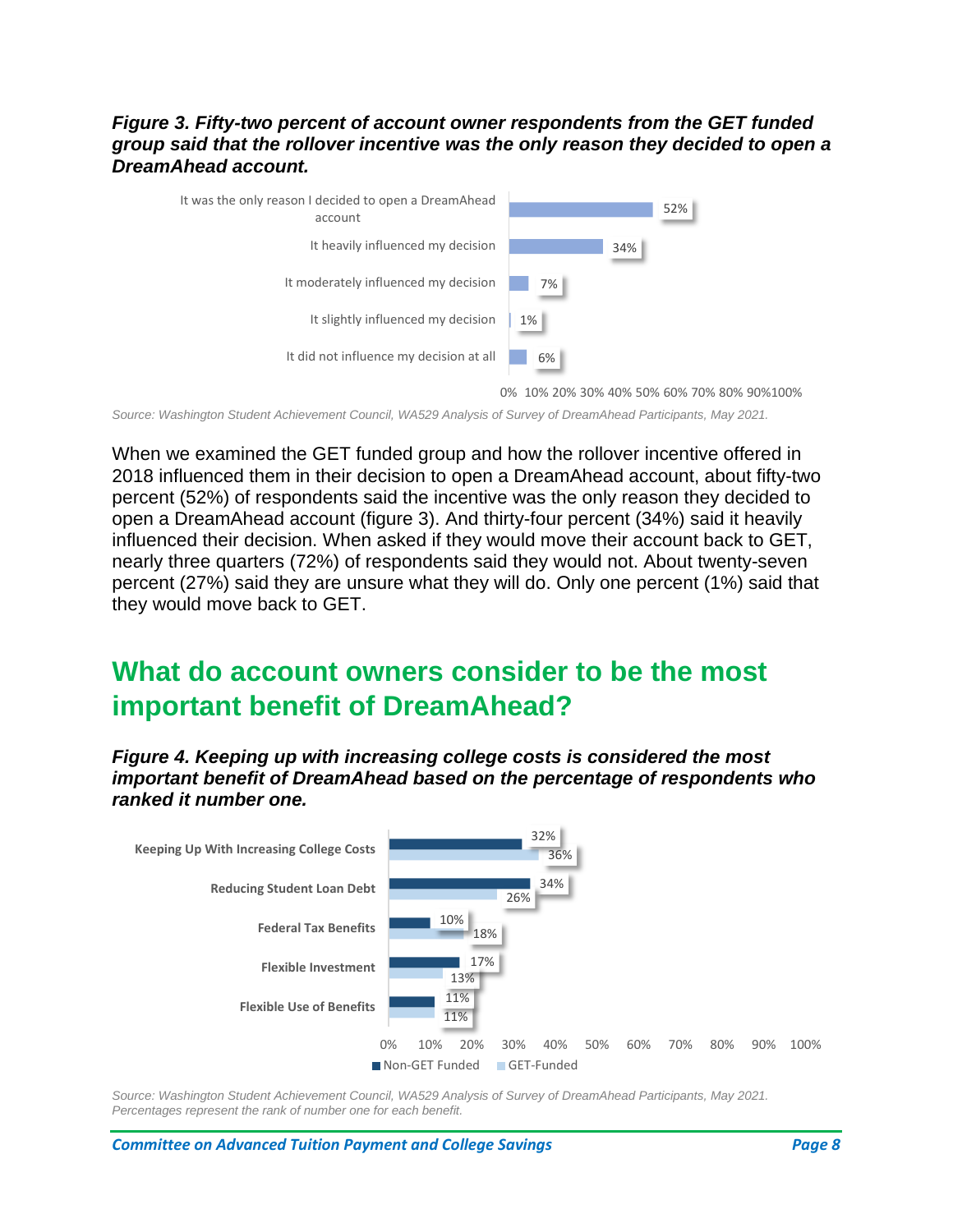Account owners were asked to rank five known benefits of DreamAhead: flexible investment options; keeping up with increasing college costs; federal tax benefits; reducing future student loan debt; and flexible use of benefits. The benefit of 'keeping up with increasing college costs' received the highest composite ranking of the available choices and was ranked number one in importance by thirty-five percent (35%) of respondents overall (figure 4). This option was followed by 'reducing student loan debt', which was ranked number one by twenty-eight percent (28%) of respondents. 'Flexible use of benefits' was ranked lowest, with eleven percent (11%) of respondents ranking it number one.

### <span id="page-8-0"></span>**How have account owners changed their contributions habits over time?**

*Figure 5. Most account owners did not make changes to their contribution amount between 2019 and 2020. But forty-one percent of non-GET funded account owner respondents increased their contributions.*



*Source: Washington Student Achievement Council, WA529 Analysis of Survey of DreamAhead Participants, May 2021.*

When asked if they made changes to their contribution amount between 2019 and 2020, most respondents said they did not. Overall, seventy-four percent (74%) of respondents did not make changes to their contributions. However, there were notable differences between the two surveyed groups. This is most likely because the majority of account owners who rolled over from GET to DreamAhead in 2018 had beneficiaries that were high-school age or older and are near or at the distribution phase of their savings journey. About eighty-three percent (83%) of respondents of the GET funded group and forty-nine percent (49%) of the non-GET funded group did not make changes (figure 5). When asked why they did not make changes to their contribution amount, the most common respondent answer was that they just did not need to make changes at that time (55%). It is important to note that of those that selected 'Other' as their reason for not making changes to their contributions, about thirty-four percent (34%)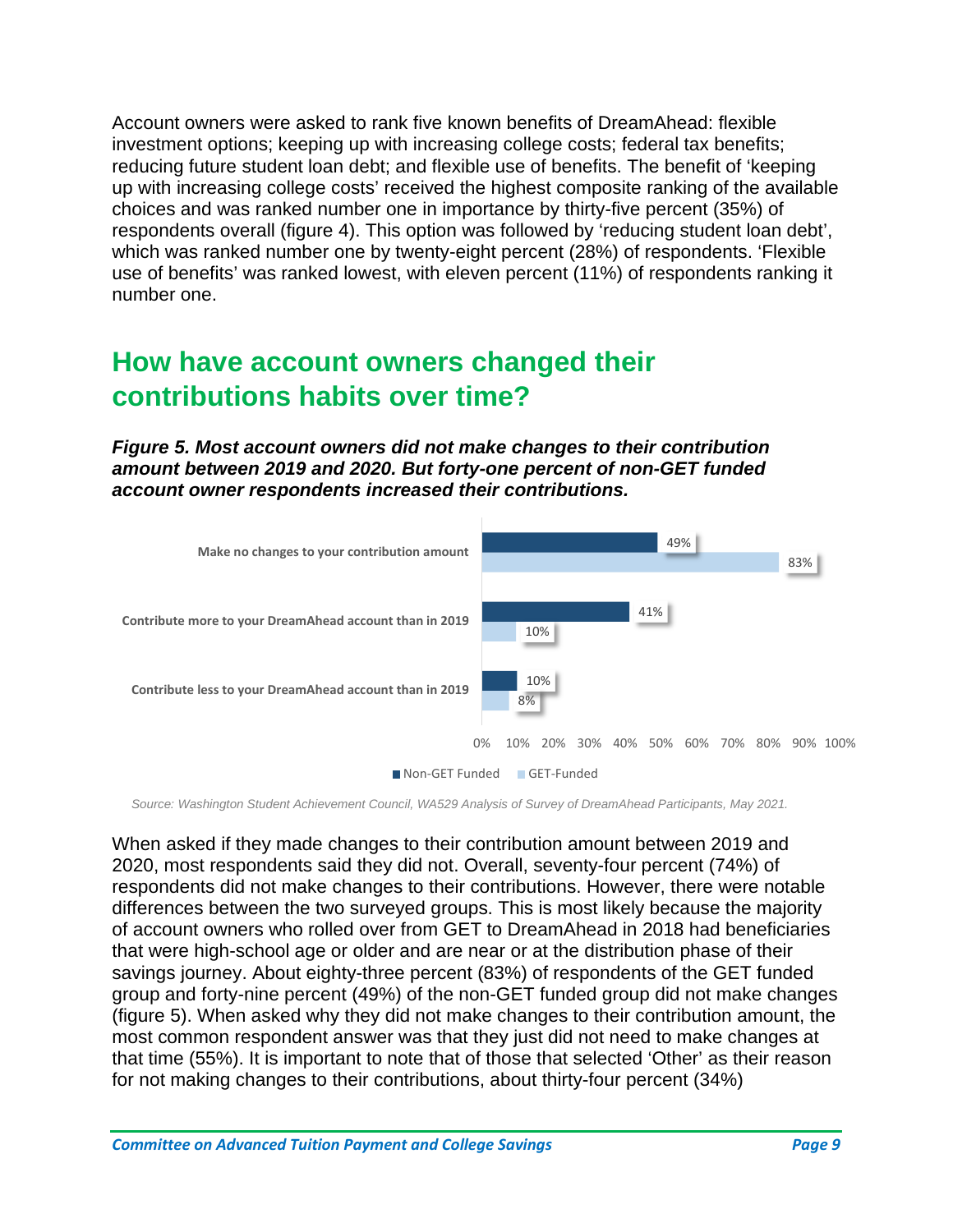commented that they are no longer in the saving mode because their student has started using the funds for college expenses.

In total, there were relatively few respondents (18%) that did increase their contribution amount. However, a closer look at the non-GET funded group reveals that forty-one percent (41%) of respondents increased their contributions. When we examine the total respondents who increased contribution amounts, we find that forty-one percent (41%) said the increase was due to needing to catch up on savings goals, eight percent (8%) said the increase was due to a tax refund or stimulus payment, and twenty-four (24%) marked 'Other.' The most common comments from respondents that chose 'Other' include: the account was recently opened and contributions started in 2020; or they had other available money to add to their savings. Less than ten percent (10%) of respondents said they decreased their contributions.

These findings suggest that the majority of respondents may feel that they are on track with their savings efforts and that there are key differences in their contribution behavior depending on the age of the account owners' student. A review of the responses and open-ended comments suggest that DreamAhead is working as expected in helping respondents achieve their savings goals, even during the dislocation from the COVID-19 global pandemic. The following question examines how respondents make contributions to their accounts.

# <span id="page-9-0"></span>**Are account owners using online services to make contributions?**

*Figure 6. Fifty-four percent of respondents set up one-time contributions online, most find the process easy.*



*Source: Washington Student Achievement Council, WA529 Analysis of Survey of DreamAhead Participants, May 2021.*

Over half of the account owner respondents (54%) have set up one-time contributions online, while forty-six percent (46%) said they have never used this feature (figure 6). A combined forty-two percent (42%) of respondents (more than three quarters of those that used this feature), said the process was easy. Fewer respondents set up recurring contributions (40%) but rated the ease of use similarly to how they rated the one-time contribution process (figure 6).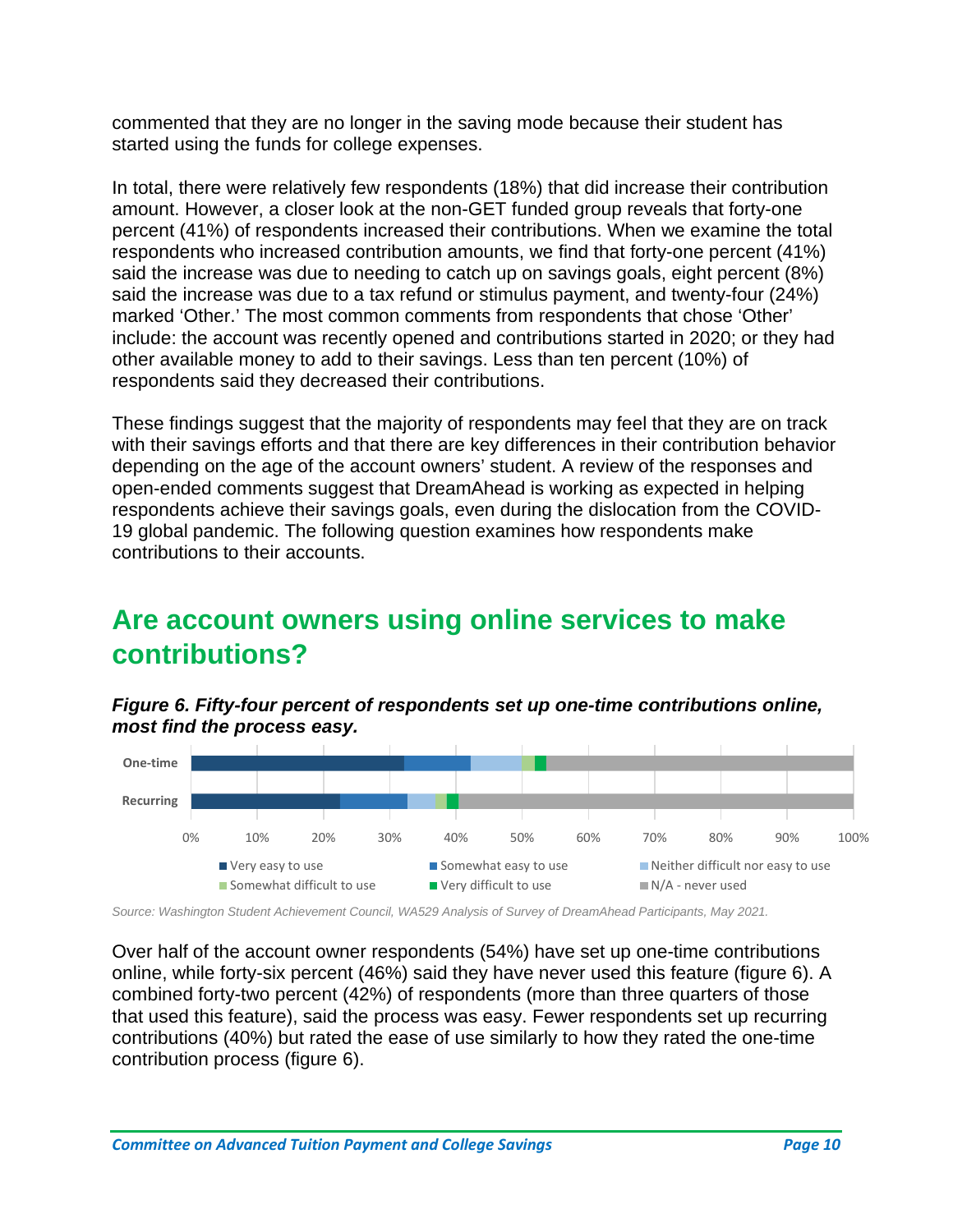When asked if they had used the WA529 website to suggest gift contributions to friends and family members, only thirty-eight percent (38%) of respondents said they have done so. About half of those that have suggested gift contributions answered that the process was easy. Common comments on the dissatisfaction with this feature include: the site is hard to understand/navigate, hard for the older generation to use, and unable to figure out how to help family/friends make contributions. These findings suggest that WA529 may want to make improvements to the "suggest a gift" feature of the WA529 website to ensure it is utilized by customers and that it is user-friendly.

### <span id="page-10-0"></span>**Do account owners use the new WA529 website and online features?**





*Source: Washington Student Achievement Council, WA529 Analysis of Survey of DreamAhead Participants, May 2021.*

The WA529 website is the access point for current and prospective customers to learn about DreamAhead and enroll in the plan. Accordingly, it is important to learn more about how respondents use the website and if it is meeting their needs. About eightyeight percent (88%) of respondents have navigated the WA529 website, which was redesigned in October 2020. Most find the website easy to navigate and are able to find the information they are searching for (figure 7). About seventy percent (70%) of respondents who have navigated the website say they can easily find answers to frequently asked questions, as well as learn how to use their account.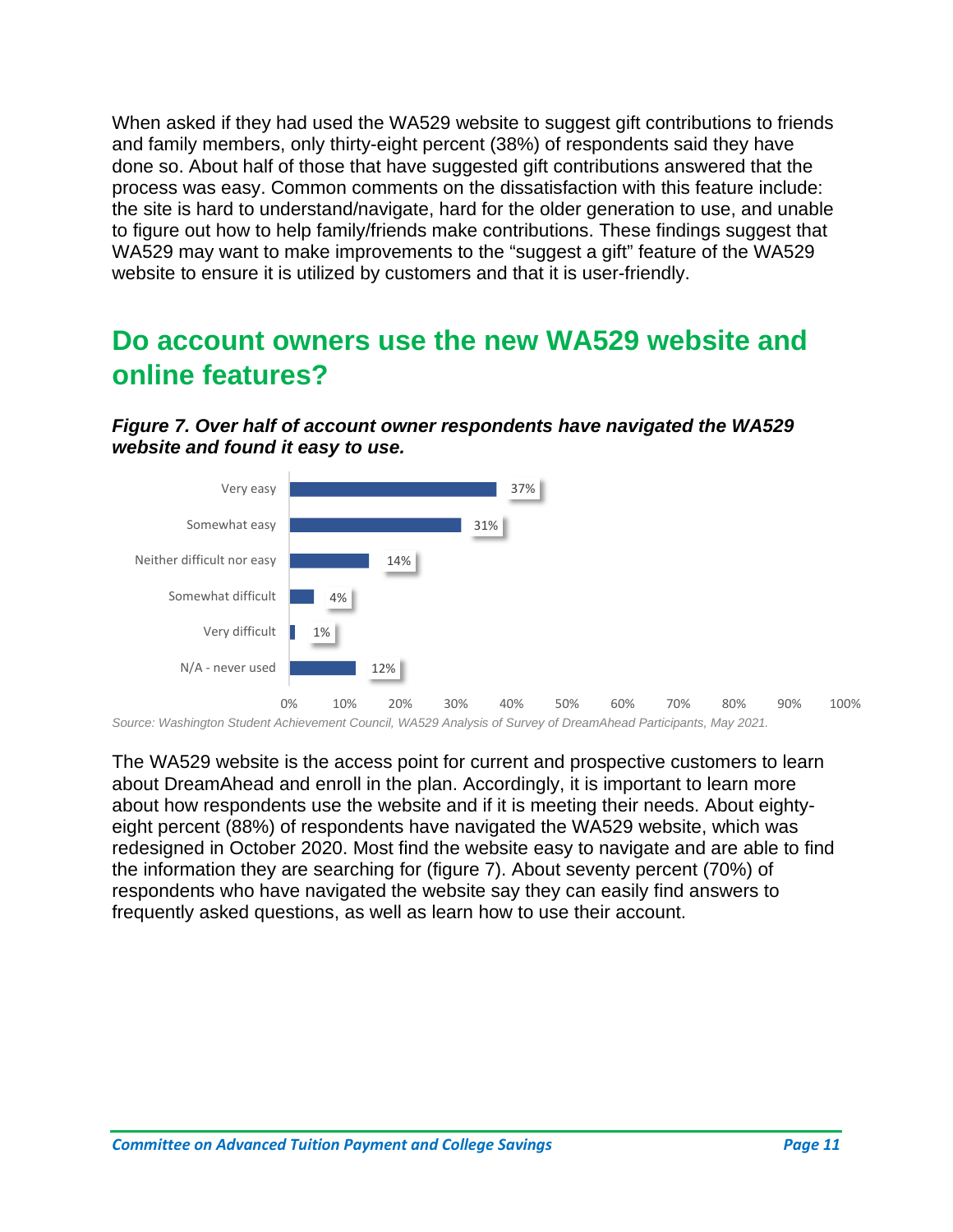*Figure 8. Most account owner respondents are opening and/or accessing their account online.*



*Source: Washington Student Achievement Council, WA529 Analysis of Survey of DreamAhead Participants, May 2021.*

The WA529 website is also a gateway to the DreamAhead account portal where customers can create and access DreamAhead accounts. Approximately, seventyseven percent (77%) of respondents have opened an account online, and over half say it is easy to do (figure 8). Even more respondents, ninety-eight percent (98%), have accessed their account online. And over three quarters of respondents find it easy to access their account (figure 8).

### <span id="page-11-0"></span>**How satisfied are account owners with Contact Center services?**

*Figure 9. Over seventy percent of account owner respondents are satisfied with the service received when communicating via phone call or email.* 



*Source: Washington Student Achievement Council, WA529 Analysis of Survey of DreamAhead Participants, May 2021.*

Though less than half of account owner respondents said they have utilized contact center services, over seventy percent (70%) of those that have communicated with DreamAhead via phone call or email say they are satisfied with the service they received (figure 9). Satisfaction with contact center services, as well as overall satisfaction with the plan should indicate that most account owners would be likely to recommend the plan to others.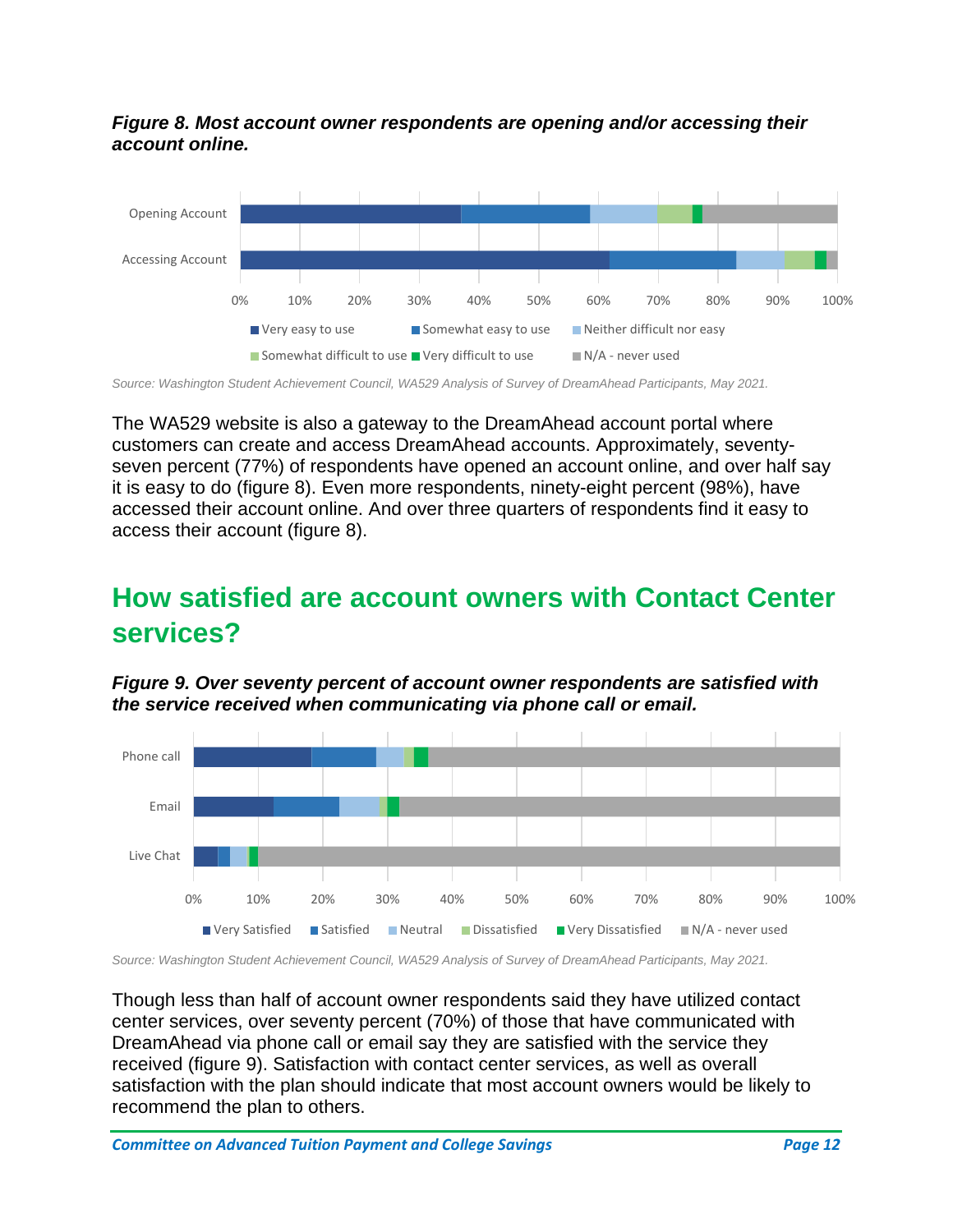# <span id="page-12-0"></span>**So, do account owners recommend the DreamAhead Plan to others?**

*Figure 10. Seventy-one percent of respondents say they are very likely or extremely likely to recommend DreamAhead.*



*Source: Washington Student Achievement Council, WA529 Analysis of Survey of DreamAhead Participants, May 2021.*

Of the account owners who responded to the survey, seventy-one percent (71%) said they are very likely to extremely likely to recommend DreamAhead (figure 10). Just six percent (6%) said they are not likely at all to recommend DreamAhead to others. When we examine the two groups of respondents, the data shows the GET funded group is slightly more likely to recommend DreamAhead than the non-GET funded group. About seventy-two percent (72%) of respondents in the GET funded group said they are very likely to extremely likely to recommend DreamAhead, while sixty-eight percent (68%) of respondents in the non-GET funded group said they are very likely to extremely likely to recommend the plan.

The higher the overall satisfaction, the more likely the respondent is to recommend the plan to others. Of those that said they are very satisfied with the plan, ninety-one percent (91%) are very likely to extremely likely to recommend DreamAhead. It should be noted that of those that said they are very dissatisfied with DreamAhead, twentythree percent (23%) said they are very likely to extremely likely to recommend it to others. It is possible that this discrepancy may be due to confusion in the order of the options offered for answering the question.

# <span id="page-12-1"></span>**Conclusion**

Hearing from account owners participating in the DreamAhead College Investment Plan provides WA529 with a valuable outlook of how the plan's services and features are being used. While the findings cannot be generalized due to the low response rate, they do provide valuable insights into how well DreamAhead is serving plan participants. Of the account owners that took the time to respond to the survey, most are satisfied with